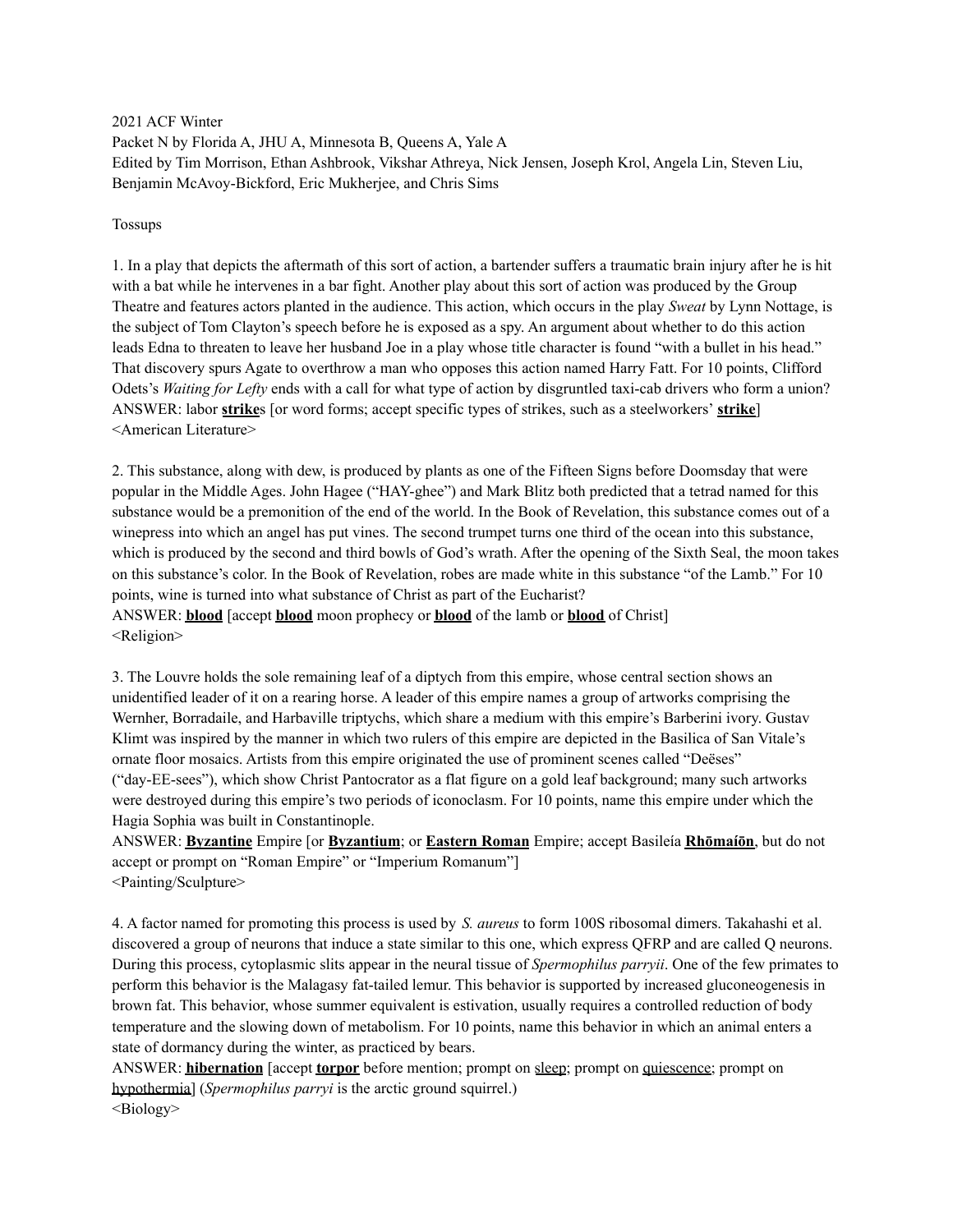5. It's not the Taser, but C. V. Wetli and D. A. Fishbain blamed this product for causing deadly "excited delirium." David Farber's book on this product in "the decade of greed" outlines its trade by George Jung and Carlos Lehder, who set up a hub for it in Norman's Cay ("key"). This product was held up in the first Oval Office address of George H. W. Bush. Gary Webb's *Dark Alliance* claims that the CIA supported this product's trader Rick Ross. A 100-to-1 legal disparity between two forms of this product was mitigated by the 2010 Fair Sentencing Act, which amended a 1986 law on mandatory minimums. Barry Seal and Griselda Blanco smuggled this product in 1980s-era gang wars in South Miami. For 10 points, an alleged "inner city" "epidemic" was fueled by the Medellín Cartel's traffic in what drug from Colombia?

ANSWER: **cocaine** [or slang terms like **coke** or **blow**; accept **crack** cocaine or **freebase** cocaine or **rock** or **crack** epidemic; or **benzoylmethylecgonine**; prompt on drugs or stimulants or equivalents; prompt on coca leaves; do not accept or prompt on "Coca-Cola"]

<American History>

6. In a symphony of this number, the oboes and clarinets introduce the *pianissimo* first theme [read slowly] "long F-sharp, low B, A-sharp–B–C-sharp–F-sharp." A piece for this many musicians contains an *allegro leggierissimo* third movement that may have been inspired by Walpurgis Night. That piece for this many musicians concludes with a *presto* fugato and was written by its 16-year-old composer in the same key as his overture to *A Midsummer Night's Dream*. A theme played by the low strings opens a B minor symphony of this number, whose intended finale may have been turned into the entr'acte from its composer's *Rosamunde*. For 10 points, give this number of Schubert's "Unfinished" symphony, which is also the number of musicians in an E-flat major Mendelssohn chamber piece scored for two string quartets.

ANSWER: **eight** [or **eighth** symphonies] <Classical Music>

7. A nitrate of this element is used as an oxidizing agent to transform benzene into picric acid in the Wolffenstein–Böters reaction. Joel Blum discovered that sunlight causes mass-independent fractionation of this element's odd isotopes. In the gas phase, dimers of this element form through van der Waals interactions because its 6s2 orbital undergoes relativistic contraction. A small amount of this element is placed in a capillary tube to create an electrode used in polarography. This element's acetate is used to add hydroxyl groups to the more substituted position of a double bond. This element, which is the heaviest in the preservative thimerosal, forms a sulfide called cinnabar. The dimethyl derivative of this element can seep through latex gloves, which is how it killed Karen Wetterhahn. For 10 points, name this toxic liquid metal.

ANSWER: **mercury** [or **Hg**; accept **mercury**(II) acetate or **mercury**(II) sulfide or dimethyl **mercury**; prompt on oxymercuration]

<Chemistry>

8. In a section on virtues, this book compares differing ethical codes to the different coloring effects of stars. This book calls Stoicism "self-tyranny" in a short section that makes fun of its philosophy of "living according to nature." The adage "A true teacher doesn't take anything seriously except in relation to his pupils" appears in this book's series of "Interludes." After railing against dogmatism, this book praises the creativity of "new philosophers" in its section "The Free Spirit." This book opens by asking, "Suppose truth is a woman – what then?" This book [emphasize] *originated* the argument that Christianity forced the mass adoption of "slave morality." Preceding *On the Genealogy of Morals*, for 10 points, name this book that seeks to move past traditional morality, written by Friedrich Nietzsche.

ANSWER: Beyond Good and Evil: A Prelude to a Philosophy of the Future [or Jenseits von Gut und Böse: *Vorspiel einer Philosophie der Zukunft*]

<Philosophy>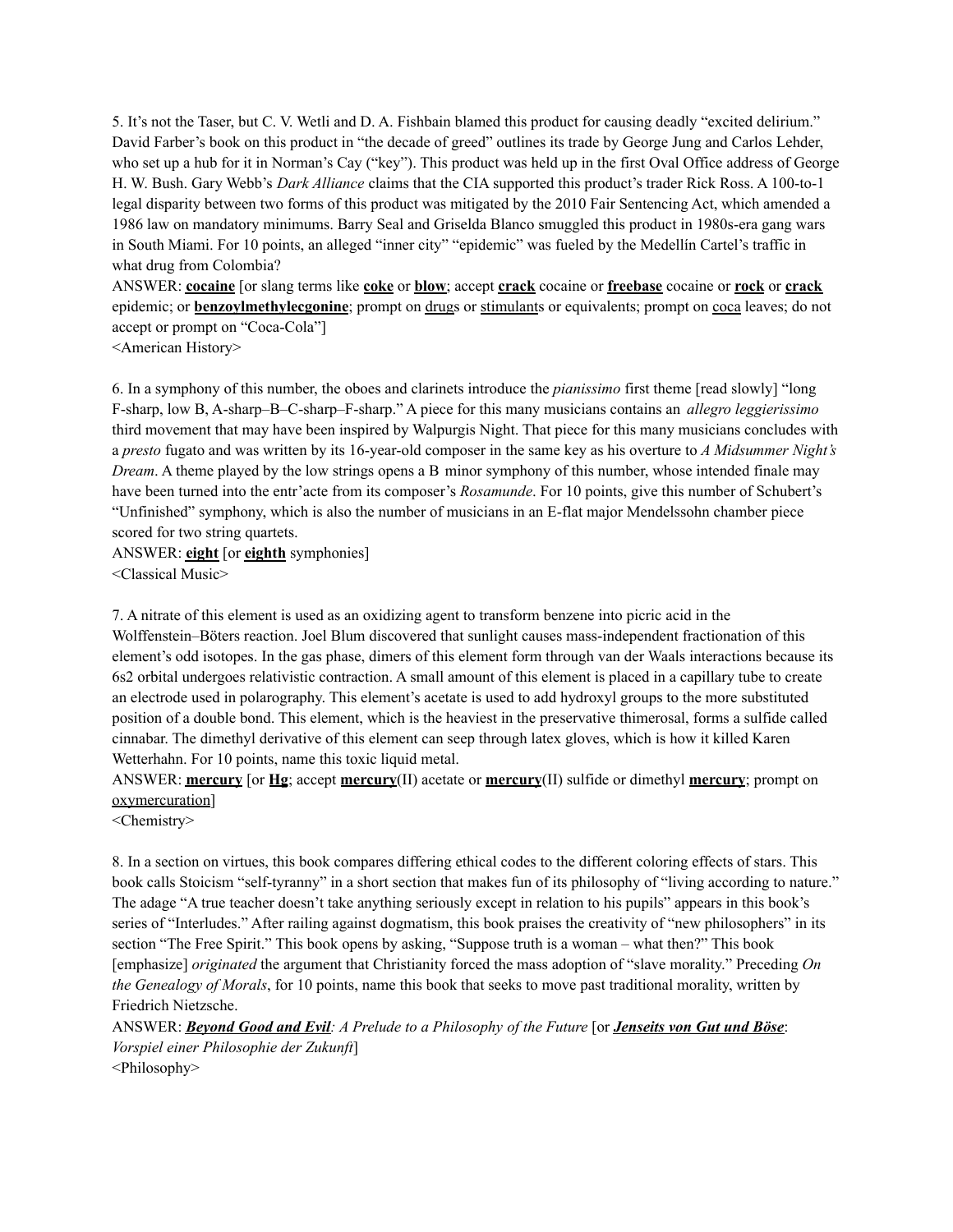9. A 2014 paper posited a connection between the Badianus manuscript, a medical text originally written in this language, and the Voynich manuscript. During coronations, speeches from the audience were interspersed with speeches from rulers in this language, which was written on amate ("ah-MAH-tay") bark paper. "Flowers and songs" were poems in this language, which was taught at "calmecac" schools. Camilla Townsend wrote a "new history" entirely from sources in this language, titled *Fifth Sun*. Works in this language were studied at the Colegio de Santa Cruz and were compiled by Bernardino de Sahagún. Histories in this language, such as those in the Florentine Codex, often reference a homeland called "Aztlán." For 10 points, name this language used by an empire ruled by Moctezuma II.

ANSWER: **Nahuatl** [accept **Aztec** or **Aztecan** languages; or **Nāhua**tlahtōlli; or **Mēxihca**tlahtōlli or **Mācēhuallahtōlli**; accept **Mexica**; prompt on Uto-Aztecan languages]

<World History>

10. A character with this surname calls an arrogant man "Balaam's ass" after he tells the story of a monk who was flayed alive for refusing to convert to Islam. A group of schoolboys chant "Hurrah for [this surname]!" at the end of a novel after a man tells them to cherish childhood memories during a "Speech by the Stone." The faith of a character with this surname is shaken after his dead mentor's body begins to rot and give off a strong smell. A character with this surname tells his religious brother a story in which Jesus is arrested by the Inquisition. A man with this surname is put on trial for the murder of his father, which was actually committed by the servant Smerdyakov. For 10 points, Dmitri, Ivan, and Alyosha are brothers with what surname in a novel by Fyodor Dostoyevsky?

ANSWER: **Karamazov** [or **Karamazovy**; accept *The Brothers Karamazov* or *Brat'ya Karamazovy*; accept Fyodor Pavlovich **Karamazov** or Dmitri **Karamazov** or Ivan **Karamazov** or Alyosha **Karamazov** or Alexei **Karamazov**] <European Literature>

11. When undergoing one form of this phenomenon, a class of systems exhibits hysteresis in the foldover effect. This phenomenon occurs at peaks in a system's Bode ("BOH-dee") magnitude plot. A quantity that governs this phenomenon is calculated using a factor of [read slowly] "the square root of one minus two times the damping ratio squared." Systems that experience this phenomenon strongly and over narrow bandwidths have high Q factors. This phenomenon is often incorrectly blamed in place of aeroelastic flutter for the collapse of the Tacoma Narrows bridge. Singers can exploit this phenomenon to shatter glass. For 10 points, name this phenomenon in which a system driven near its natural frequency oscillates at high amplitude.

ANSWER: **resonance** [or word forms like **resonant**; accept nonlinear **resonance**] <Physics>

12. This actress voiced an object that yells at the misogynist "Conde Nest" employee Dirk in a cameo as Bertie's left breast on *Tuca & Bertie*. At the end of a 2019 film, a woman played by this actress thrusts out her arms and yells "HA!" on a busy street, in imitation of a relative's exercise routine. On a plane ride, a woman played by this actress imagines a name change from Geena ("JEE-nuh") to Gina ("JYE-nuh") while she teases the protagonist for his choice of alias. This star of the show *Nora from Queens* voiced the dragon Sisu in *Raya and the Last Dragon* and played Billi, whose family conceals a cancer diagnosis from her Chinese grandmother, in Lulu Wang's film *The Farewell*. For 10 points, name this Asian-American actress and rapper who played Katy in *Shang-Chi* and goes by a one-word stage name.

ANSWER: **Awkwafina** [or Nora **Lum**; accept *Awkwafina Is Nora from Queens*] <CE/Geo/Other/Pop Culture>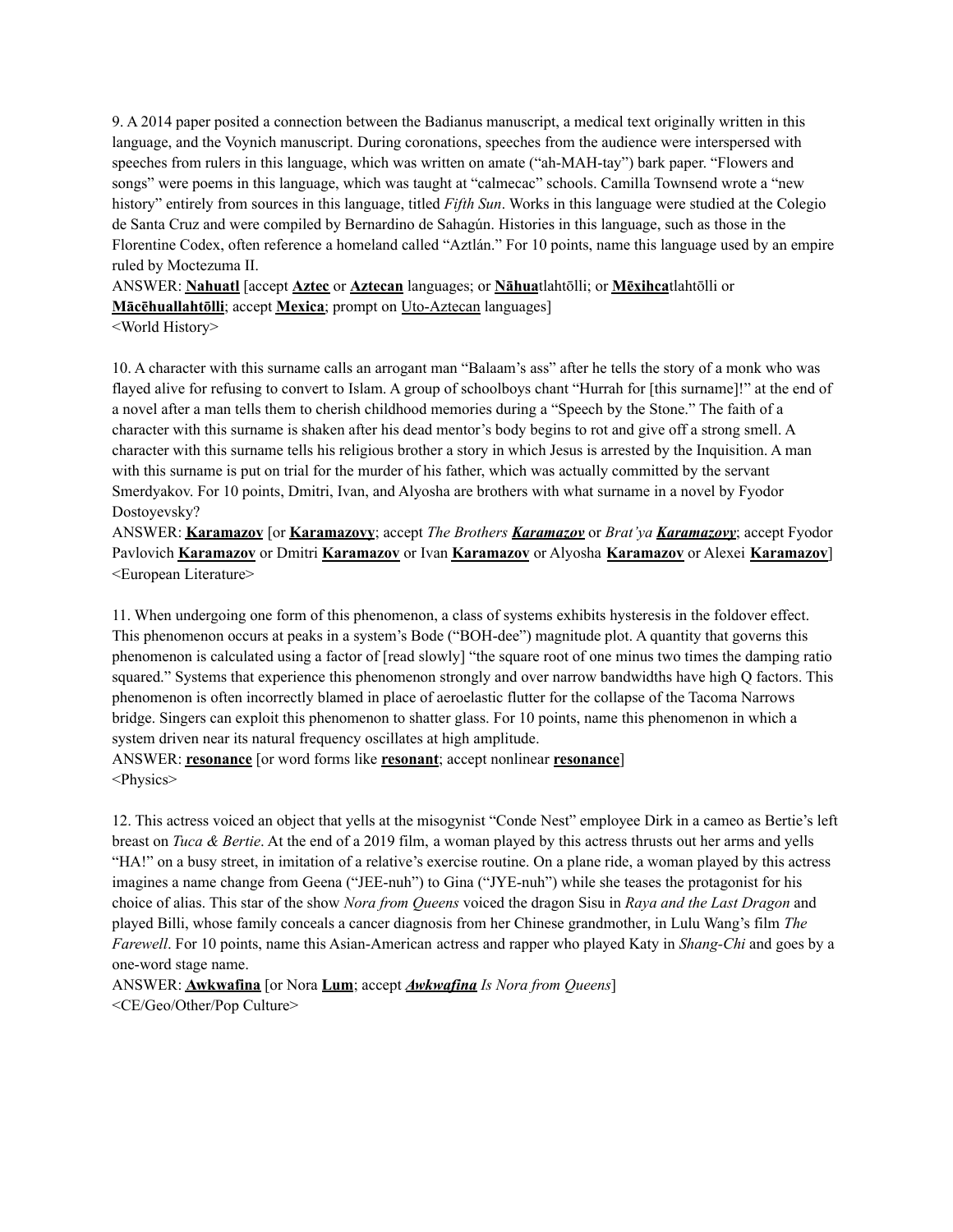13. In a chapter of this novel, the line "I fade out" is repeated by a hospitalized character after he is beaten up by a man wearing brass knuckles. A boy in this novel is found unconscious in a bathtub beside a bloody razor after his adoptive father breaks his promise and tells him that he has to return to an orphanage. After his father is diagnosed with lung cancer, this novel's protagonist marries General Taheri's daughter, Soraya, who supports his passion for writing. Another character in this novel promises "For you a thousand times over" to the protagonist and uses a slingshot to save him from the bully Assef. For 10 points, name this novel about the Hazara boy Hassan and his half-brother Amir, who fly the title objects in Kabul, written by Khaled Hosseini.

ANSWER: *The Kite Runner*

<World Literature>

14. A sentence has this property when the choice of quantifier scope evokes the *de dicto/de re* distinction. A type of this property that often occurs when copulas are omitted is named after a headline about a violinist who is linked to a plane crash. This property may temporarily occur when a reader parses only a portion of a garden path sentence. The constructed language Lojban avoids many kinds of this property by using phonetic spelling and a grammar based on predicate logic. In English, this property is evoked when prepositional phrases can be attached to different parts of a parse tree, such as in the sentence "I saw the person with the binoculars." Use of the Oxford comma is often meant to avoid, for 10 points, what property in which a statement has multiple valid interpretations?

ANSWER: **ambiguity** [or word forms like **ambiguous**; accept crash blossom **ambiguity**; accept **unclear** meaning or accept **unclear** interpretation or **multiple meaning**s; accept **multiple interpretation**s before read; do not accept or prompt on "vagueness"]

<Social Science>

15. The 1974 closing of one of these businesses called Herstatt motivated the CLS system. Lake Toplitz held evidence of the SD's attempt to sabotage these businesses in Britain in Operation Bernhard. In 1997, Christoph Meili revealed that one of these businesses shredded records of Holocaust victims, in violation of the 1934 Federal Act that establishes secrecy for this industry's "bulge bracket" firms. Roberto Calvi chaired the covert Ambrosiano business of this kind that collapsed due to the Institute for the Works of Religion, which is also called the "Vatican" one. In 1930, the Young Plan created one of these businesses for "International Settlements." These businesses defaulted during the Icelandic financial crisis. For 10 points, UBS was among what businesses in Switzerland that stored Nazi gold?

ANSWER: **bank**s [accept commercial **bank**s or central **bank**s; accept **saving**s banks or **investment** banks or **financial** services or **securities** or **credit** or **loan**s or **lend**ing or equivalents; accept specific banks like **UBS** or Union **Bank** of Switzerland or Vatican **Bank** or **Banco** Ambrosiano or Herstatt **Bank**; accept Federal Act on **Bank**s and Savings Banks] (CLS stands for "Continuous Linked Settlement.") <European History>

16. In this novel, a personification of Anxiety hounds a character who is forced to sell his mother's diamond pin. This novel's protagonist, who is repeatedly described as short-sighted, is surprised to find that he has awoken next to a sleeping child with golden hair who reminds him of his deceased sister. In this novel, the personified demon Opium enslaves Molly Farren, who collapses in the snow and leaves her daughter motherless. After William Dane frames this novel's protagonist, he is forced to flee Lantern Yard. At this novel's end, the protagonist rejoices when the skeleton of Dunstan Cass is found with his stolen gold, and he celebrates with his adopted daughter Eppie. For 10 points, name this George Eliot novel about a "weaver of Raveloe."

ANSWER: *Silas Marner* [or *Silas Marner: The Weaver of Raveloe*] <British Literature>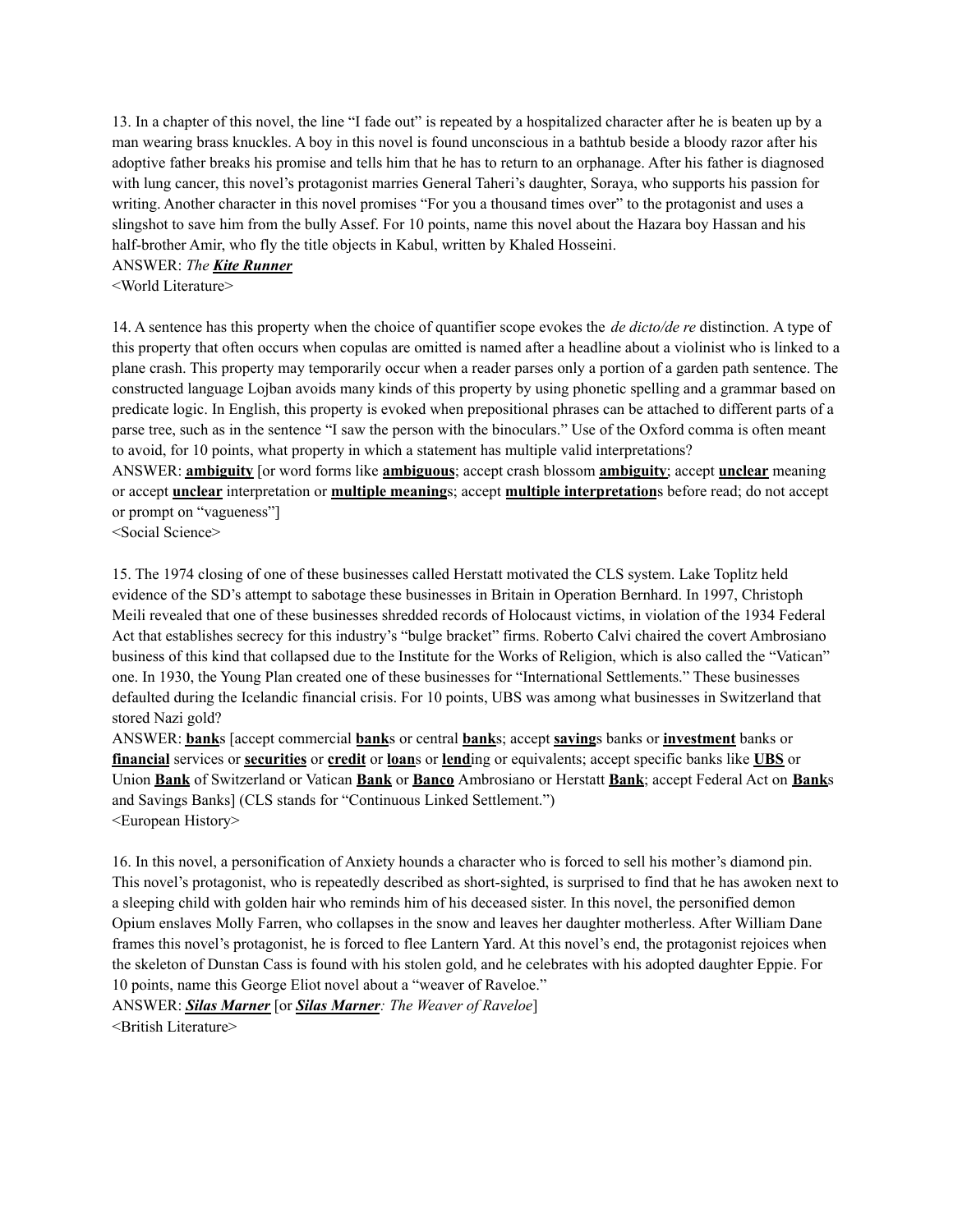17. *Two answers required.* One of these two states sent troops to Cardia to oppose cleruchs led by the other's general Diopeithes, the father of Menander. In 279 BCE, Calippus led one of these states against a less-famous Brennus during a Celtic invasion in which Bolgios killed the other's ruler, Ceraunus. Hypereides spurred one of these states to lead Locris, Phocis, and Argos in revolt against the other and its ally Boeotia ("bee-OH-shuh") in the Lamian War. These two states swore the 346 BCE Peace of Philocrates that failed after one's ecclesia expelled Aeschines ("ISS-kin-eez") and the other invaded Thrace. Under Chares, one of these states allied with Thebes, but lost the Battle of Chaeronea ("care-uh-NEE-uh") to the other. For 10 points, name these two states, one a democratic polis where Demosthenes delivered his *Philippics* to denounce the other, an expanding kingdom led by Philip II, father of Alexander.

ANSWER: **Athens** AND **Macedon** [accept in either order; accept **Athína** or **Athênai** or **Attica** or **Attic** peninsula in place of "Athens"; accept Kingdom of **Macedonia** in place of "Macedon"] <Other History>

18. This deity holds a sugarcane branch in the first two forms of thirty-two iconographic depictions of this deity detailed in the *Sritattvanidhi*. This deity's vast wisdom is represented in their *Mahodara* form, one of eight incarnations described in the Mudgala Purana. Because the Moon laughed when this deity fell down, some devotees consider it bad luck to look at the Moon on Chaturthi. This deity transcribed the *Mahabharata* as dictated to him by Vyasa. This deity uses a mouse as his mount in a race against his brother Kartikeya that this deity wins by circling his parents. While guarding his bathing mother, this deity was beheaded by his father Shiva. For 10 points, name this Hindu "remover of obstacles" with the head of an elephant.

ANSWER: **Ganesh**a [or **Ganapati**; or **Vinayaka**; accept **Pillai** or **Pillai**yar; prompt on Vigneshvara] <Mythology>

19. In 1998, a performance artist from this country sold fifteen bottles of boiled pieces of human brain at a market. It's not Serbia, but this country hosted the 1988 work *Lovers*, in which a lengthy walk ended the collaboration between Ulay and Marina Abramović ("ah-BRAH-moh-veech"). At the Tate Britain in 1999, two performance artists from this home country of the *Fuck Of* exhibition jumped on Tracey Emin's work *My Bed*. An artist from this country variously smashed or smeared the Coca-Cola logo onto some of its ancient artifacts. That artist from this country filled the Tate Modern's Turbine Hall with 100 million ceramic sunflower seeds and co-designed an Olympic stadium in this country's capital called the Bird's Nest. For 10 points, name this home country of Ài Wèiwèi.

ANSWER: **China** [or People's Republic of **China** or **PRC**; or **Zhōngguó** or **Zhōnghuá** Rénmín Gònghéguó] <Other Arts>

20. Ken Thompson used this process to create a running example of an exploit in his paper "Reflections on Trusting Trust." In this process, use-def chains can be created to enforce SSA form, which, in this process, facilitates copy propagation and constant propagation. This process typically makes internal use of an intermediate representation. This process is visualized using T-diagrams, which can be used to demonstrate bootstrapping. During this process, the execution speed of loops can be increased by "unrolling" them. Programs that perform this process, such as gcc and javac ("java-C"), are often contrasted with interpreters. For 10 points, name this process, the conversion of source code into a machine code executable.

ANSWER: **compilation** [or word forms such as **compile**rs or **compiling** code; accept **bootstrap**ping before read; prompt on answers like creating executables; prompt on lexing or parsing] <Other Science>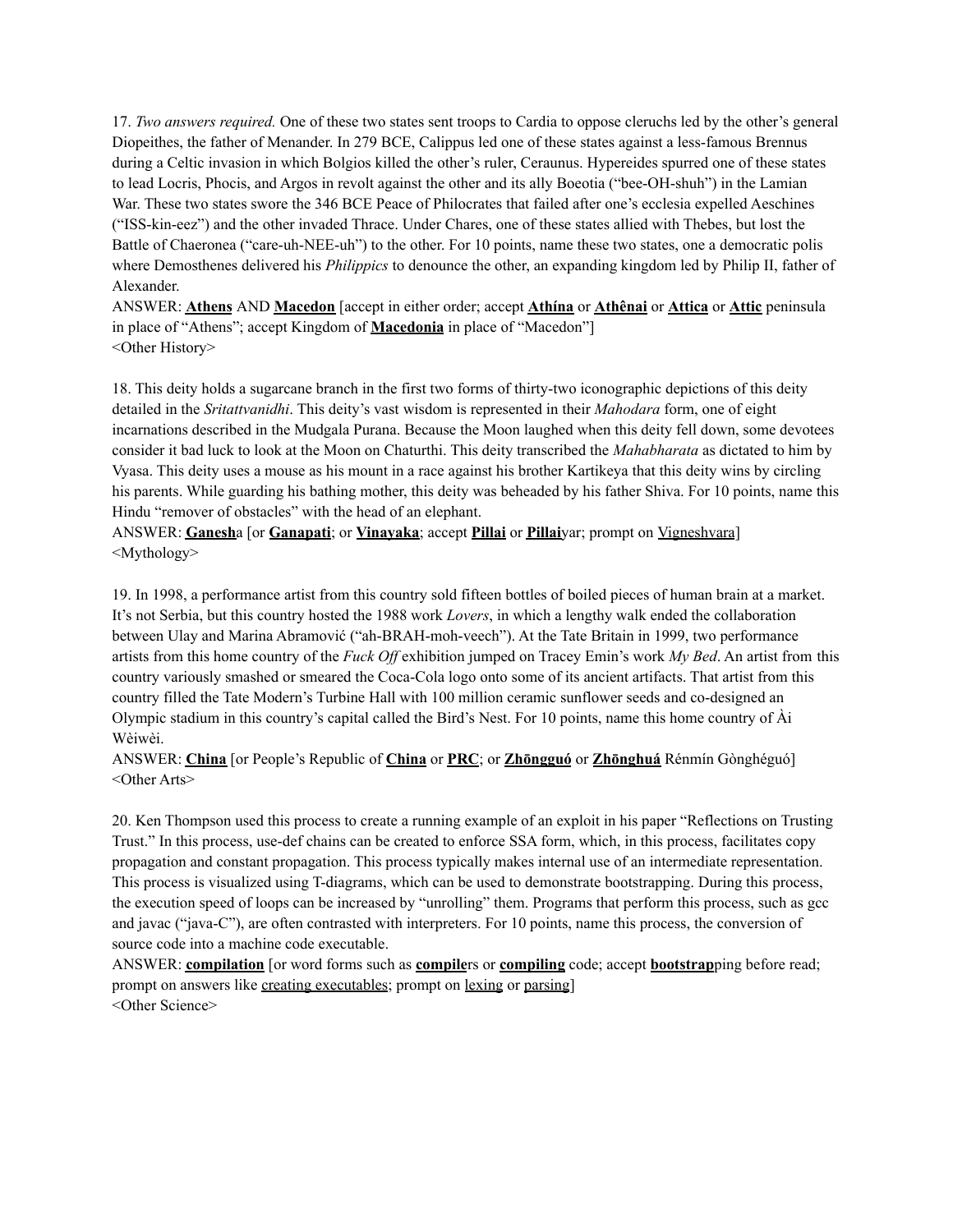21. This book's "global" procedure enables it to analyze an "endless chain" involving Mr. X, Mr. Y, and Mr. Z, according to a 1970 essay subtitled "Notes Towards an Investigation." This book's opening line is referenced in the first thesis of Guy Debord's *The Society of the Spectacle*, which describes how life "presents itself as an immense accumulation of *spectacles*." Popular companions to this book include a book on "Reading" it by Louis Althusser and a lecture series by David Harvey. This book argues that technological improvements paradoxically tend to decrease the rate of profit. The first volume of this three-volume book discusses the concept of "commodity fetishism" and elucidates how workers create surplus value. For 10 points, name this "Critique of Political Economy" by Karl Marx.

ANSWER: *Capital* [or *Das Kapital*; or *Capital: A Critique of Political Economy* or *Das Kapital: Kritik der politischen Ökonomie*; accept *Reading Capital*] (The essay in the first sentence is "Ideology and Ideological State Apparatuses" by Louis Althusser.)

<Philosophy>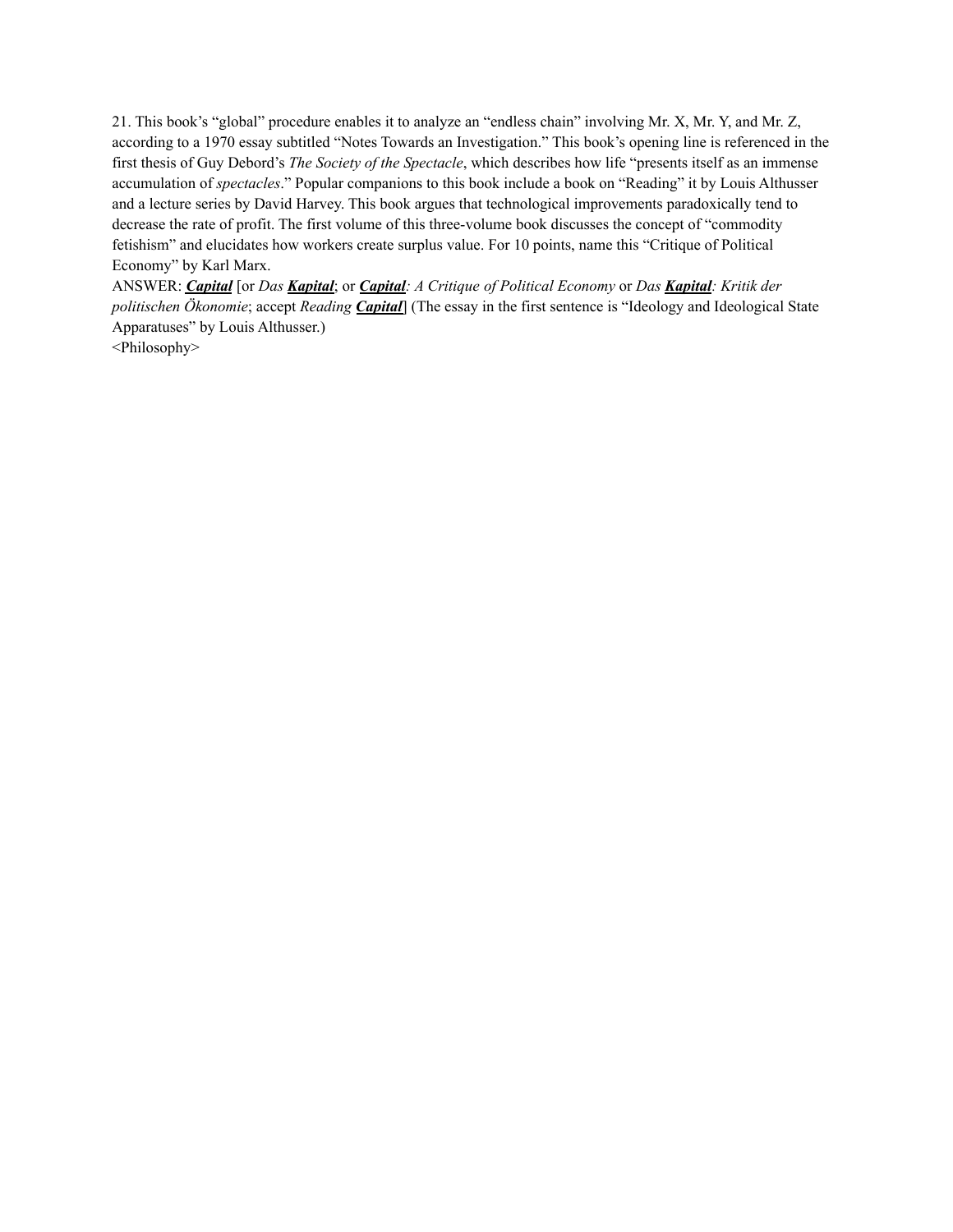#### Bonuses

1. Charles F. Manski has proposed the use of an "adaptive" criterion based on this concept during the drug approval process. For 10 points each:

[10h] Name this concept, whose maximum possible value is minimized in a common decision-making rule. This concept represents the difference in outcomes between the decision that was made and the optimal decision. ANSWER: **regret** [accept minimax **regret**]

[10e] "Loser's regret" has been experimentally induced following these events by showing all participants the winning bid. These events come in "first-price" or "second-price" variants.

ANSWER: **auction**s

[10m] In many cases, regret results from lacking this variable at the time of decision-making. Asymmetry in this variable can lead to market unraveling, according to George Akerlof's "The Market for Lemons."

ANSWER: **information** [accept **information** asymmetry; prompt on knowledge]

<Social Science>

2. This country's first female President, who is nicknamed the "Steel Magnolia," promoted dairy and laser manufacturing at the 2018 China International Import Expo. For 10 points each:

[10h] Name this country that recently banned China's Xiǎomǐ ("shao-mee") app for installing censorship malware. China imports much of its potash from a port in this European country, which became a FinTech hub after its 1990 independence.

ANSWER: **Lithuania** [or **Lietuva** or Republic of **Lithuania** or **Lietuvos** Respublika] (The port is Klaipeda. The President is Dalia Grybauskaitė.)

[10m] This leader has recently attempted to funnel Iraqi refugees into Lithuania, Latvia, and Poland. This leader diverted Ryanair Flight 4978 from Vilnius to his own capital in order to arrest the journalist Roman Protasevich.

ANSWER: Alexander **Lukashenko** [or Alexander Grigoryevich **Lukashenko** or Alyaksandr Ryhoravich **Lukashenka**]

[10e] Lukashenko and his ally Aliaksei Aleksin profit from smuggling these items into Lithuania and Poland. Nearly 40% of Europeans use these items made by brands like Philip Morris's subsidiary Português, a competitor of Camel. ANSWER: **cigarette**s [accept **cigs** or **cigar**s or **tobacco**; accept "**butt**legging"] <CE/Geo/Other/Pop Culture>

3. Whittaker–Shannon interpolation reconstructs a signal in terms of this function. For 10 points each:

[10h] Name this function that is the Fourier transform of a rectangular pulse. The value of this function at zero is conventionally set to one to avoid having a singularity.

ANSWER: **sinc** ("sink") [accept **sine of** *x* **over** *x*; accept other variables in place of *x*; do not accept or prompt on "sine"]

[10m] Because the Fourier transform of the sinc function is zero above a certain cutoff frequency, it can be used to construct a "low-pass" device of this kind. These devices remove unwanted frequencies from a signal. ANSWER: **filter** [accept low-pass **filter**]

[10e] The sinc function can be normalized by scaling its input by this number. Because the sine function's zeros are at integer multiples of this number, the unnormalized sinc function's zeros are as well.

## ANSWER: **pi**

<Other Science>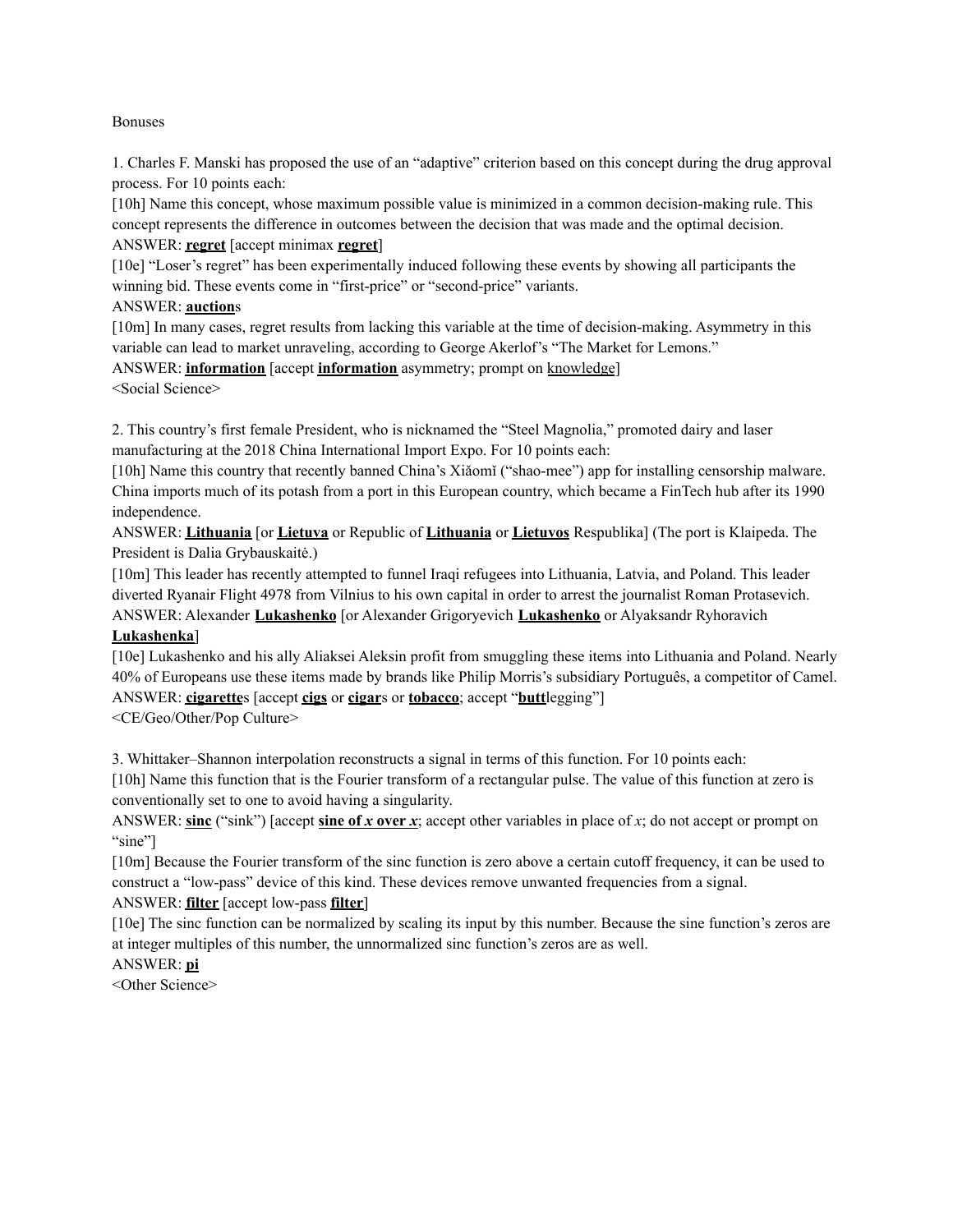4. Duke Leopold III of Austria negotiated over a shipment of this good to end a brief 1374 "war" that motivated its production in Basel to end reliance on trade from Persian cities like Derbent and Nishapur. For 10 points each: [10m] Name this good whose faking with marigolds motivated a 15th-century food fraud law in Nuremberg. Dyers and perfumers bought this good from Genoese merchants after its labor-intensive harvest from crocus stigmas.

ANSWER: **saffron** [accept **saffron** crocus; accept **Saffron** War; accept **Safran**schou; prompt on spices] [10e] Demand for saffron rose since it was reputed to cure this disease. Genoese merchants from Caffa are often blamed for spreading this disease to Europe during its 14th-century pandemic.

ANSWER: **plague** [or black **plague** or bubonic **plague** or pneumonic **plague** or septicemic **plague**; accept second **plague** pandemic or **Black Death** or Great **Pestilence** or **Great Mortality**; prompt on pneumonia or sepsis or septicemia]

[10h] After the black plague, powerful households called alberghi ("all-BAIR-ghee") took control of Genoa's Levantine commerce, despite the city's nominal loss to Venice in a 1378 trade war over this coastal salt-drying town in the Veneto.

ANSWER: **Chioggia** ("K'YOD-jah") [or **Cióxa**; accept War of **Chioggia** or Guerra di **Chioggia**] (Chioggia later gained fame for heirloom beets that resemble peppermint.) <European History>

5. Answer the following about vacuum cleaner salesmen in 20th-century British literature, for 10 points each. [10m] The vacuum cleaner salesman James Wormold fabricates increasingly elaborate intelligence reports for MI6 while in the title city in this comic novel by Graham Greene.

#### ANSWER: *Our Man in Havana*

[10h] Julian MacLaren-Ross, whose novel *Of Love and Hunger* is about a vacuum cleaner salesman, was parodied as the writer X. Trapnel in this series. This twelve-volume series opens with the novel *A Question of Upbringing*. ANSWER: *A Dance to the Music of Time* (by Anthony Powell)

[10e] Don van Vliet ("vleet"), better known as the musician Captain Beefheart, once sold a vacuum cleaner to this author of *Brave New World* with the convincing sales pitch "I assure you sir, [it] sucks."

ANSWER: Aldous **Huxley** [or Aldous Leonard **Huxley**]

<British Literature>

6. While setting out this thing, a woman gazes upon Argos and resolves to greet her husband "as land beheld… by crews forlorn" and "as gushing spring to thirsty wayfarer." For 10 points each:

[10h] Name this thing which a king claims "beseems the gods." That king asks to be honored "as man, not god" as he walks on this thing, shortly before he is stabbed to death by his wife.

ANSWER: **purple carpet** [or **red carpet**; accept rough equivalents like **purple tapestry** or **red curtain**s; prompt on carpet or tapestry or rugs or close equivalents by asking "of what color?"; prompt on, but DO NOT REVEAL, the carpet from *Agamemnon* or close equivalents by asking "of what color?"]

[10e] The purple carpet foreshadows this king's death at the hands of his wife Clytemnestra in the first play of Aeschylus's *Oresteia* Trilogy. This king led the Greeks during the Trojan War.

## ANSWER: **Agamemnon**

[10m] Aeschylus wrote a lost sequel to the *Oresteia* trilogy titled *Proteus* in this theatrical genre. Euripides's *Cyclops* is the only fully extant work in this genre, whose eponymous mythical creatures often served as the chorus. ANSWER: **satyr** plays

<European Literature>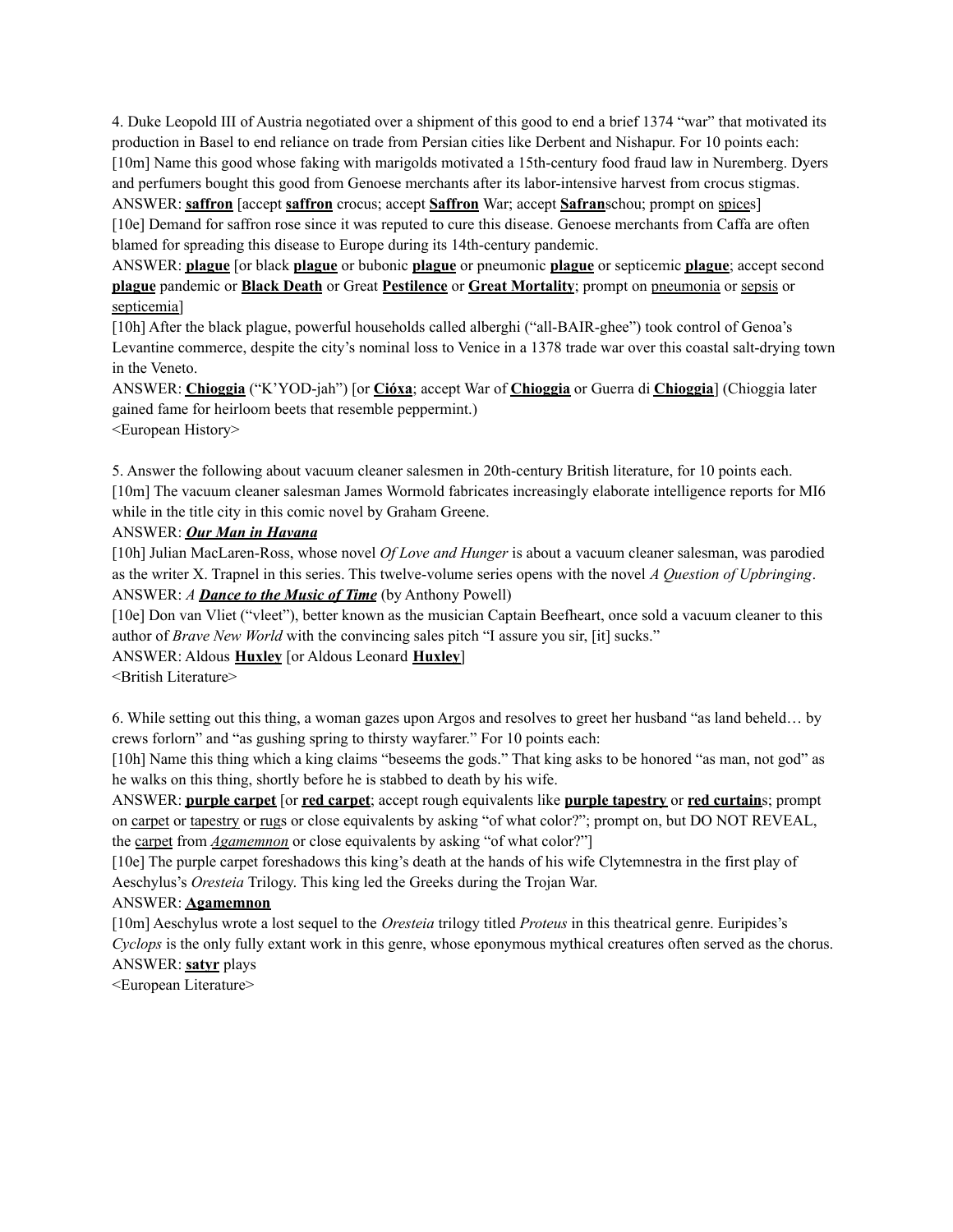7. This person developed the idea that all forms of dualism and change, including the separation between ātman and brahman, are an illusion. For 10 points each:

[10h] Name this leading exponent of the Advaita Vedanta school of Hindu theology. The *Brahma-sutra-bhashya* is attributed to this writer.

ANSWER: Adi **Shankara** [or Adi **Shankara**charya or Ādi **Śaṅkarā**cāryaḥ]

[10e] Some Advaita Vedanta believers use this general practice to achieve the knowledge that ātman is the same as brahman. This practice, which is also common among Buddhists, involves mindfulness and contemplation.

ANSWER: **meditation** [or word forms like **meditating**; or **dhyana**; prompt on reflection or similar; prompt on *vipassanā* or *śamatha*]

[10m] Much of Advaita Vedanta is based on ideas in these texts, including tat tvam asi. These texts, which include a Chandogya example, deal with meditation and philosophy.

ANSWER: **Upanishad**s [or **Upaniṣad**; accept Chandogya **Upanishad** or Chāndogy**opaniṣad**; prompt on the Vedas] <Religion>

8. Jacopo Pontormo's version of this scene in the Capponi Chapel is crowded with figures wearing soft blues and pinks around the central figure. For 10 points each:

[10m] Name this scene from the life of Jesus, the subject of a Rogier van der Weyden painting for the Leuven guild of archers. A Rubens triptych of this scene shows Nicodemus and Joseph of Arimathea atop ladders.

ANSWER: **Deposition** of Christ [or **Descent** from the Cross; prompt on descriptions like taking Christ off the cross by asking "what is the conventional name of that scene in art?"]

[10e] The elongated figures of Pontormo's *Deposition* exemplify Mannerism, as does Parmigianino's painting of this woman with a "Long Neck." Madonna scenes depict this woman with Jesus.

ANSWER: **Mary** [or the Blessed Virgin **Mary** or the Blessed **Virgin** Mary; prompt on mother of Jesus or Madonna] [10h] This other Mannerist painter placed two ladders at unusual perspectives in his *Volterra Deposition*. At the behest of Francis I, this painter and Francesco Primaticcio founded the First School of Fontainebleau.

ANSWER: Rosso **Fiorentino** [or il **Rosso** or Giovanni Battista di **Jacopo**]

<Painting/Sculpture>

9. These people follow the principle of *nanawatai*, in which they are obligated to honor requests for sanctuary. For 10 points each:

[10m] Name this Afghan ethnic group whose lands were partitioned on both sides of the Durand Line. These people hold assemblies called *jirgas*, such as one that brought Ahamad Shāh Durrānī to power.

ANSWER: **Pashtun** people [accept **Pathan**s or **Pakhtun** people]

[10e] Many Pashtun tribes, such as the Yusufzai, whose name means "son of Joseph," claim descent from these people. The ten tribes described by this adjective split from an original twelve and supposedly emigrated from Israel. ANSWER: ten **lost** tribes of Israel [prompt on Hebrews or Jews]

[10h] English historian Charles Masson posited that the Durrānī tribe of Pashtuns were descendants of these people. These people, who invaded India after the Alchons, were described as the "Sveta Huna" in Sanskrit.

ANSWER: **Hephthalites** [accept **White Hun**s or **White Huna**s; or **Spet Xyon**; accept **Ebodalo**; prompt on Huns or Hunas]

<World History>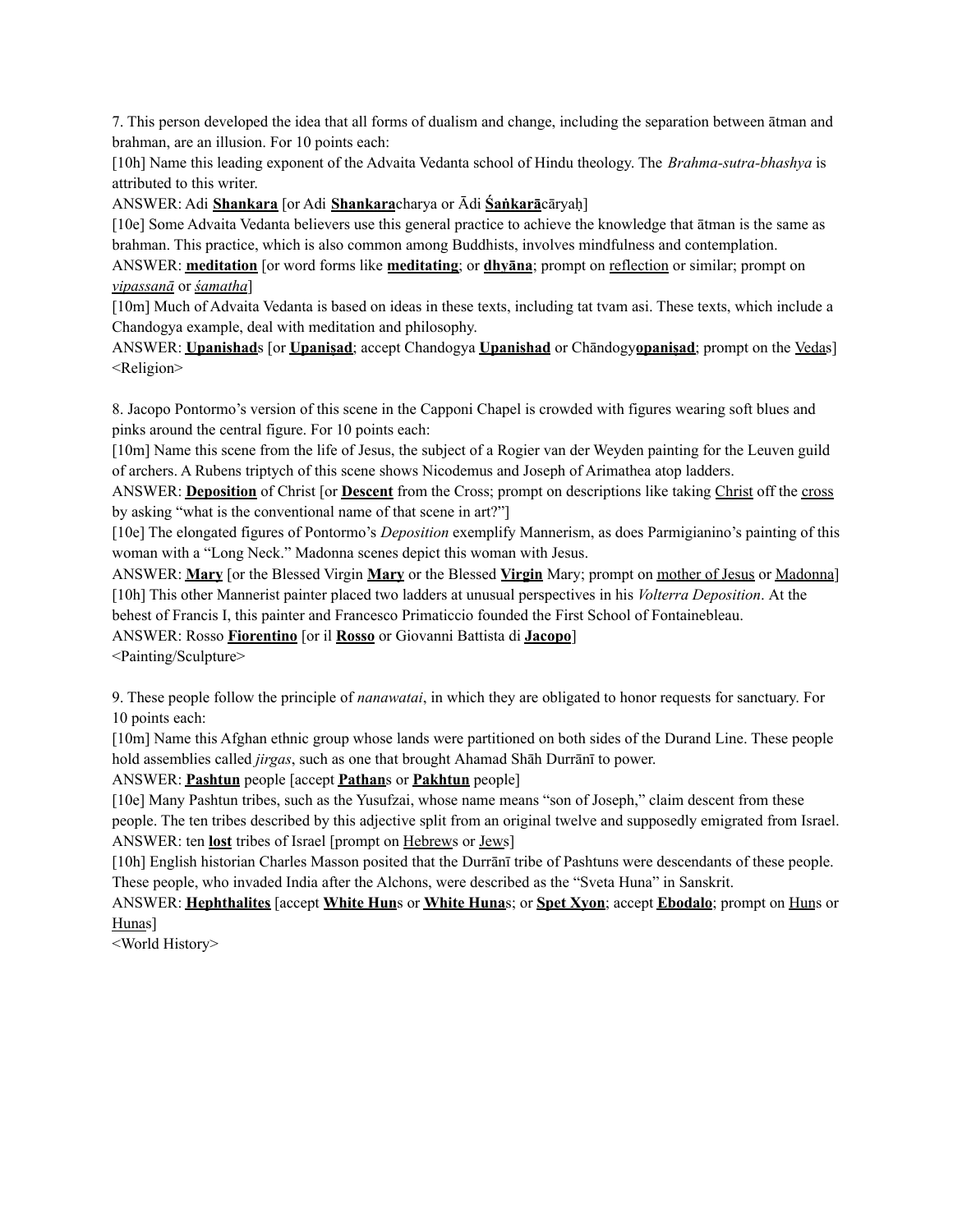10. The Haber process reacts this gas with hydrogen in order to decompose it into ammonia. For 10 points each: [10e] Name this relatively inert gas that makes up 78 percent of the atmosphere. It has a very strong triple bond between its two atoms.

## ANSWER: **nitrogen** gas [or **N**₂ ("N-two")]

[10m] Either nitrogen or this other gas is often used to purge containers of oxygen. This noble gas, which is used as the medium in a laser with wavelength of 488 nanometers, can be extracted from the atmosphere by cryogenic air separation.

## ANSWER: **argon** [or **Ar**]

[10h] This scientist names an apparatus that consists of several ports, with one manifold hooked up to a vacuum line and another hooked up to a source of inert gas, that is used in air-free techniques. He also discovered that organomagnesium compounds can dimerize.

ANSWER: Wilhelm **Schlenk** [or Wilhelm Johann **Schlenk**; accept **Schlenk** line; accept **Schlenk** equilibrium] <Chemistry>

11. The 1850 Clayton–Bulwer Treaty over British Honduras was the main political achievement of this president, who lived in Louisville's Springfield Mansion before he married the pious Episcopalian Peggy Smith. For 10 points each:

[10e] Name this Whig president whose untimely death is traditionally attributed to cherries and milk he ate on a hot July Fourth. This Mexican–American War major general held power between James K. Polk and Millard Fillmore. ANSWER: Zachary **Taylor** [accept "**Old Rough and Ready**"; do not accept or prompt on "John Tyler"]

[10m] Like Abraham Lincoln, Taylor fought the British Band in this 1832 frontier war. Near Saukenuk on the Rock River between Illinois and Iowa, he lost a battle to this war's eponymous Sauk general.

#### ANSWER: **Black Hawk** War [accept **Black** Sparrow **Hawk** or **Ma-ka-tai-me-she-kia-kiak**]

[10h] Before the Black Hawk War, Taylor commanded Fort Snelling near this city, where the Dakota were interned on Pike Island. The hydropower of this city's Saint Anthony Falls drove lumber and flour mills like Pillsbury. ANSWER: **Minneapolis** [accept Minneapolis–**Saint Paul** or **Twin Cities**; accept **Mendota** or **Mendota** Heights; do not accept or prompt on "Bloomington" or "Mankato"]

<American History>

12. A screw pinch can be thought of as a straight form of these devices. For 10 points each:

[10h] Name these devices. A parameter that characterizes the stability of these devices is equal to the ratio of particle travel times in two directions, and is inversely proportional to the rotational transform.

## ANSWER: **tokamak**s

[10e] Most modern attempts to exploit this process for power generation make use of a tokamak. In this process, light nuclei combine into heavier nuclei.

## ANSWER: nuclear **fusion**

[10m] Tokamaks use magnetic fields to perform this process on plasmas in order to enable nuclear fusion. Powerful lasers heat a fuel pellet in the "inertial" type of this process.

ANSWER: **confine**ment [or word forms; accept magnetic **confine**ment or inertial **confine**ment] <Physics>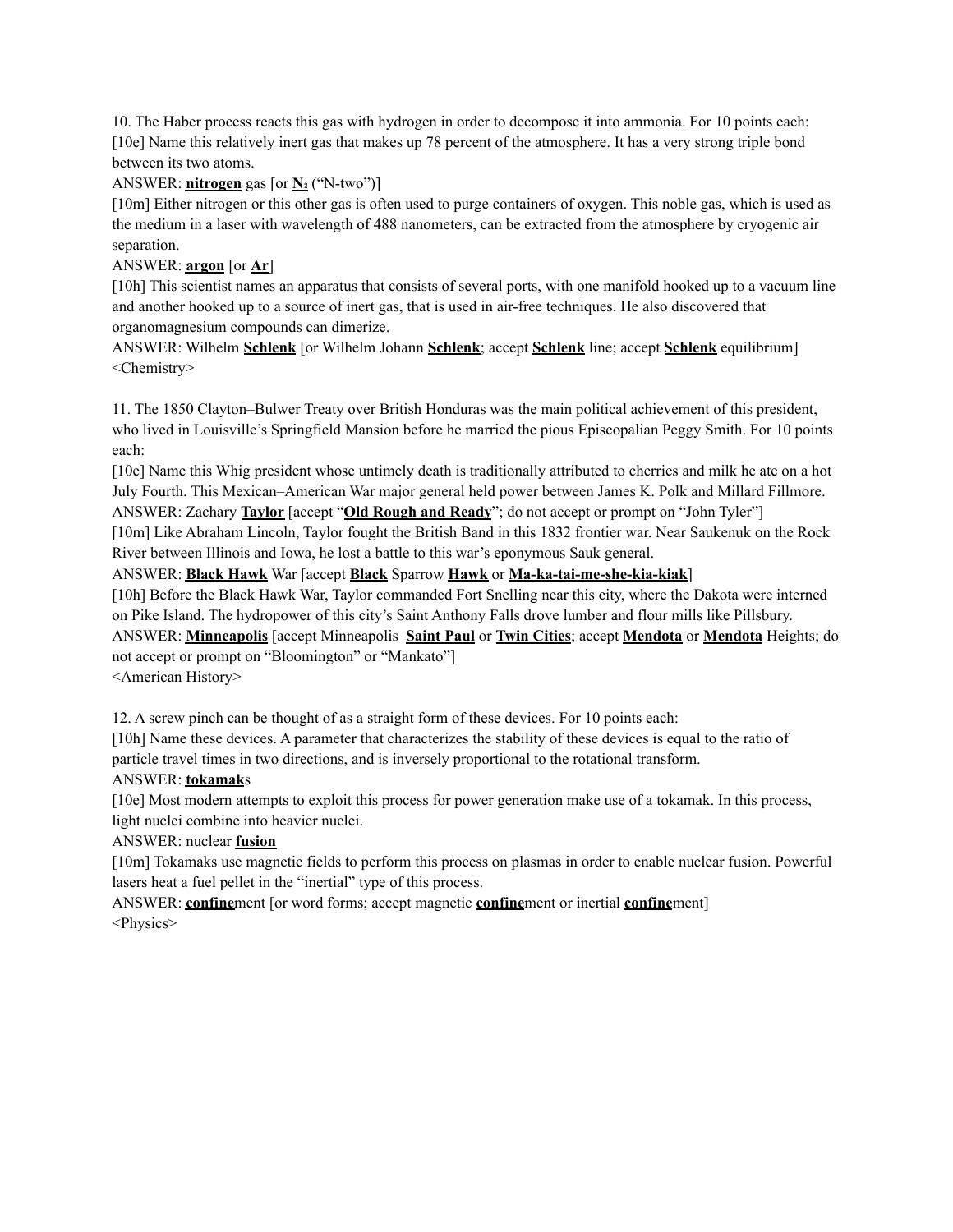13. The main prophets of these people were Tages, a boy born from tilled land, and Vegoia, a seer who outlined the mythological role of lightning in her *Books of Lightning*. For 10 points each:

[10h] Name these people who worshipped a triumvirate of gods including the mother god Uni ("OO-nee"), the sky god Tinia, and their daughter, a goddess of wisdom.

ANSWER: **Etruscan**s [or **Etruscan** civilization; or **Rasenna** or **Raśna**]

[10e] Uni was the Etruscan equivalent of, and partial inspiration for, this Roman goddess of motherhood and wife of Jupiter.

ANSWER: **Juno** [accept **Iuno**; do not accept or prompt on "Hera"]

[10m] The supreme chthonic ("kuh-THAH-nick") deity Voltumna was the Etruscan equivalent of Vertumnus, a Roman god of these phenomena. In Greek mythology, the Horae are named for, and oversee, these phenomena.

# ANSWER: **season**s [or changing **season**s]

<Mythology>

14. A poem partly titled for this genre describes "A sad song in de air. / Ever time de trains pass / I wants to go somewhere." For 10 points each:

[10m] Name this genre which also titles another poem about a man "down on Lenox Avenue" who "crooned that tune" as the "stars went out and so did the moon."

ANSWER: **blues** [accept "The Weary **Blues**"; accept "Homesick **Blues**"]

[10e] "Homesick Blues" and "The Weary Blues" are poems by this American author, who described how his "soul has grown deep like the rivers" in the poem "The Negro Speaks of Rivers."

ANSWER: Langston **Hughes** [or James Mercer Langston **Hughes**]

[10h] This poet, who called Hughes a "torchbearer of black literature," wrote the book *Blues People*. This author repeatedly asks "Who? Who? Who?" in his controversial poem about 9/11, "Somebody Blew Up America." ANSWER: Amiri **Baraka** [or LeRoi **Jones**; or Everett LeRoi **Jones**; or Imamu Amear **Baraka**] <American Literature>

15. An incorrect story about the naming of this piece references the repeated B's in the right hand during its first variation. For 10 points each:

[10h] Give this popular name for the last movement *Air and Variations* in E major from a 1720 suite.

ANSWER: *The Harmonious Blacksmith*

[10e] *The Harmonious Blacksmith* was written for this keyboard instrument that was popular in the Baroque era, in which sound is produced by plucking strings with a small plectrum.

# ANSWER: **harpsichord** [or **clavicembalo** or **clavecín** or **Cembalo**]

[10m] A possibly-apocryphal story relates how, during a competition at Cardinal Ottonboni's palace, G. F. Handel emerged the superior organist but this composer was declared the superior harpsichordist. This composer wrote a set of 555 keyboard sonatas.

ANSWER: **D**omenico **Scarlatti** [or **D**omingo **Scarlatti**; or **G**iuseppe Domenico **Scarlatti**; prompt on Scarlatti] <Classical Music>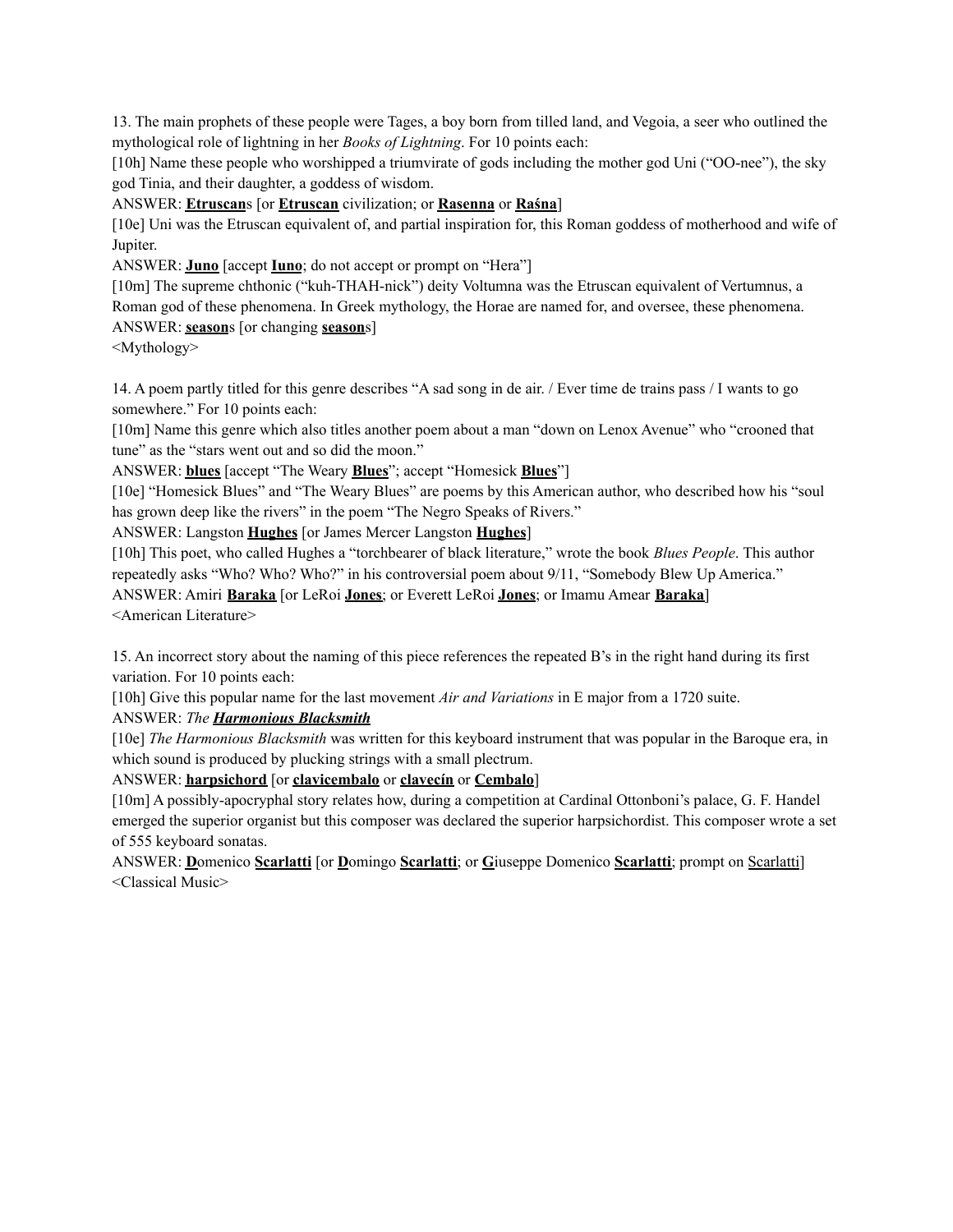16. Many French woad merchants resided in this wool-producing city, which exported peat and herring from the nearby Great Yarmouth that funded its Norman Romanesque cathedral. For 10 points each:

[10h] Name this city whose large Jewish community was blamed for the 1144 murder of the boy William in the first blood libel. Thomas Browne resided in this city, where an anchoress wrote *Revelations of Divine Love*.

ANSWER: **Norwich** [accept Julian of **Norwich**; accept William of **Norwich**; accept **Norwich** Cathedral] [10e] In Norwich's nearby rival Bury St Edmunds, Abbot Samson eagerly adopted the blood libel myth in order to obtain more of these objects. Medieval pilgrims often visited these holy artifacts of saints like Edmund the Martyr. ANSWER: **relic**s [or word forms like **reliquary**; prompt on physical remains or similar]

[10m] The *Annals of Ulster*'s "chief relic of the western world" was this abbey's namesake gospel book, an insular illuminated manuscript. Before he settled Iona, Saint Columba may have founded this Irish abbey in County Meath. ANSWER: Abbey of **Kells** [or Mainistir **Cheanannais**; accept **Ceanannas**; accept Book of **Kells** or Codex **Cenannensis** or Leabhar **Cheanannais**]

<Other History>

17. Answer the following about the German scholar Ulli Beier's influence on world literature, for 10 points each. [10m] Beier founded the first African literary journal in English, titled for a "Black" version of this figure. Its name references a Sartre essay that was also titled for a "Black" version of this mythological figure.

#### ANSWER: **Orpheus** [accept *Black Orpheus* or *Orphée Noir*]

[10e] Beier transcribed the first major work of Papua New Guinean literature, Albert Maori Kiki's novel titled for 10,000 of [these periods] *in a Lifetime*. A Gabriel García Márquez novel is titled for 100 of these periods *of Solitude*. ANSWER: **year**s [or **año**s; accept *One Hundred Years of Solitude* or *Cien años de soledad*; accept *Ten Thousand Years in a Lifetime*]

[10h] Beier ended his literary career in this country. An author from this country wrote the novel *That Deadman Dance*, which won a national award named for the author of *My Brilliant Career*.

ANSWER: **Australia** [or Commonwealth of **Australia**] (The award is the Miles Franklin Award.) <World Literature>

18. The genomic "scar" caused by mutations in these genes may predict the efficacy of PARP ("P-A-R-P") inhibitor cancer treatments. For 10 points each:

[10m] Identify either of these similarly-named genes involved in homology-directed DNA repair. Mutations in them predispose individuals to an aggressive "triple negative" form of a cancer often detected using mammograms.

## ANSWER: **BRCA1** OR **BRCA2** [or **BRCA** ("BRACK-uh")]

[10e] PARP functions to polymerize a derivative of this molecule with two phosphate groups attached. This nucleotide base pairs with thymine in DNA.

ANSWER: **adenine** [or **adenosine** or **A**; accept **ATP** or **adenosine** triphosphate or **ADP** or **adenosine** diphosphate] [10h] PARP inhibitors selectively target BRCA-deficient cancer cells in an example of this paradigm, in which a cell can tolerate independent knockout of either of two genes, but not knockout of both simultaneously.

ANSWER: **synthetic lethal**ity [or word forms; prompt on lethality]

<Biology>